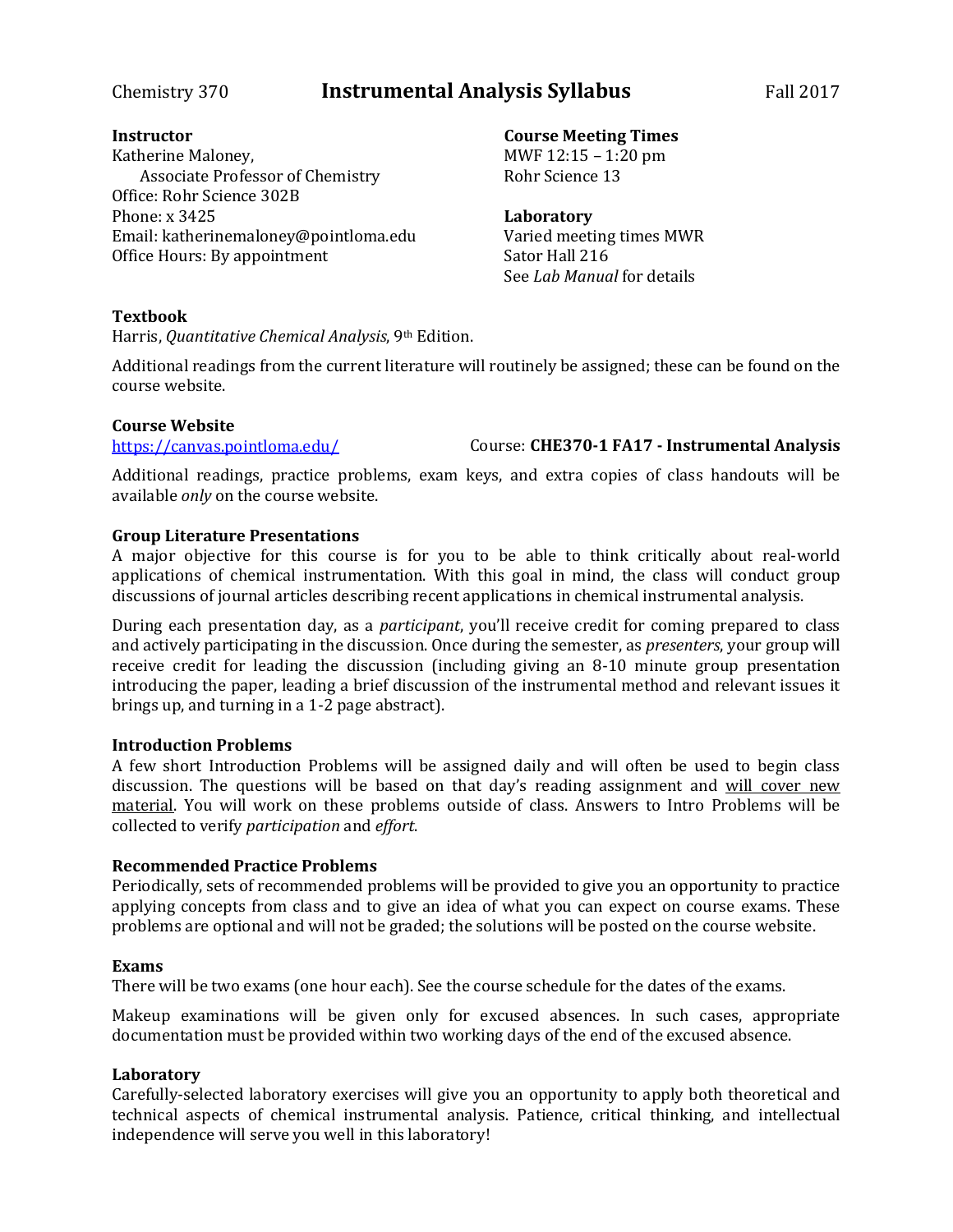#### **Attendance**

Regular attendance is absolutely essential to success in Chem 370. Students who miss class for any reason are ultimately responsible for anything covered in that class (including announcements). Students who miss 20% of the total class meetings (4 meetings) may be dropped from the course. Se[e Academic Policies](http://catalog.pointloma.edu/content.php?catoid=18&navoid=1278) in the Undergraduate Academic Catalog.

#### **Grades**

|                | 20%                                   |
|----------------|---------------------------------------|
| Intro Problems | 10%                                   |
| Laboratory     | 30%                                   |
| Exams $(2)$    | 40%                                   |
| Total          | <b>100%</b>                           |
|                | <b>Group Literature Presentations</b> |

#### **Academic Integrity**

All students enrolled in this course are expected to adhere to the highest standards of academic integrity. If you are uncertain of the legitimacy of a particular action, you should contact the course instructor and request clarification.

- Collaboration with other students on the experiment, data collection, and data analysis for laboratory reports is encouraged, but the report should be your own.
- Use of any unauthorized aids, or aiding other students on exams is prohibited.
- Improper use of sources on lab reports and/or group literature abstracts is both illegal and unethical, and is grounds for a failing grade. (Note that it is possible to commit plagiarism even while citing the source. For clarification, see the instructor.)
- Assignments and exams from this course may not be committed to dorm repositories or otherwise be used to help future students.

A faculty member who believes a situation involving academic dishonesty has been detected may assign a failing grade for that assignment or examination, or, depending on the seriousness of the offense, for the course. Faculty should follow and students may appeal using the procedure in the university Catalog. See [Academic Policies](http://catalog.pointloma.edu/content.php?catoid=18&navoid=1278) for definitions of kinds of academic dishonesty and for further policy information.

#### **Academic Accommodations**

If you have a diagnosed disability, please contact PLNU's Disability Resource Center (DRC) within the first two weeks of class to demonstrate need and to register for accommodation by phone at 619-849-2486 or by e-mail at [DRC@pointloma.edu.](mailto:DRC@pointloma.edu) See [Disability Resource Center](http://www.pointloma.edu/experience/offices/administrative-offices/academic-advising-office/disability-resource-center) for additional information.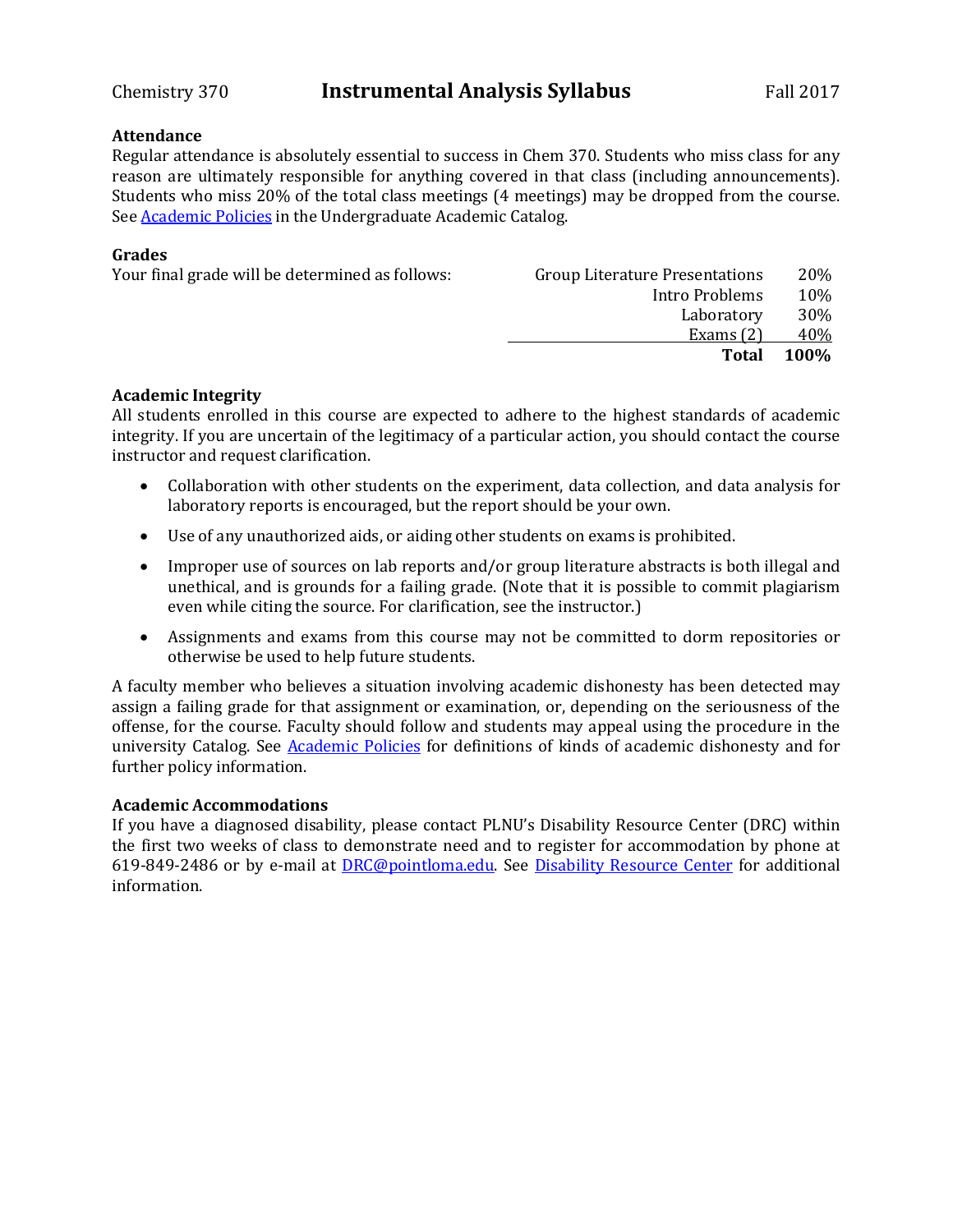| <b>CHE370 Goals</b>                                                          | <b>CHE370 Outcomes</b>                                                                                                                                                                                                                                                                                                                                                                                                                                                                                                                                                                                                                                                                                                                       |
|------------------------------------------------------------------------------|----------------------------------------------------------------------------------------------------------------------------------------------------------------------------------------------------------------------------------------------------------------------------------------------------------------------------------------------------------------------------------------------------------------------------------------------------------------------------------------------------------------------------------------------------------------------------------------------------------------------------------------------------------------------------------------------------------------------------------------------|
| Students will:                                                               | Students will be able to:                                                                                                                                                                                                                                                                                                                                                                                                                                                                                                                                                                                                                                                                                                                    |
| 1. learn how to select<br>an appropriate<br>instrumental<br>method           | a. identify strengths and limitations of instrumental methods (including<br>UV-Vis absorption spectroscopy, atomic absorption and emission<br>spectroscopy, IR spectroscopy, atomic and molecular mass<br>spectrometry, and gas- and liquid-chromatography)<br>b. compare instrumental methods with respect to precision, detection<br>limit, linear range and selectivity<br>c. employ standards in instrumental analyses, including internal and<br>external standards, and the method of standard addition                                                                                                                                                                                                                                |
| 2. understand the<br>relationship<br>between signal and<br>noise             | a. identify sources of noise (both general and method-specific) and<br>strategies for reducing each type<br>b. calculate the signal-to-noise ratio for a particular data set<br>c. calculate the number of scans required to improve signal-to-noise ratio<br>by a specified amount                                                                                                                                                                                                                                                                                                                                                                                                                                                          |
| 3. understand the<br>theory behind<br>chemical<br>instruments                | a. draw a diagram to represent the energy changes during various types<br>of spectroscopy<br>b. convert between wavelength, frequency, wavenumbers, and energy of<br>electromagnetic radiation<br>c. describe the chemical phenomenon responsible for a particular signal<br>d. convert between absorbance and % transmittance<br>e. determine the concentration of an unknown sample using Beer's Law<br>f. describe sources of deviation from Beer's Law and strategies for<br>preventing or correcting the deviation<br>g. using UV-vis, IR, and/or mass spectral data, predict the structure of an<br>unknown molecule<br>h. using experimental data, determine the column efficiency and<br>resolution for a chromatographic separation |
| 4. learn the<br>components of<br>chemical<br>instruments                     | a. identify the major components in several types of chemical<br>instrumentation and explain how they work<br>b. draw a block diagram for a particular instrument or configuration<br>c. justify the choice of a particular component, configuration, or<br>experimental condition in an instrumental method                                                                                                                                                                                                                                                                                                                                                                                                                                 |
| 5. apply knowledge of<br>instrumental<br>analysis to real-<br>world problems | a. perform UV-vis, ICP-OES, and IR spectroscopy; and gas- and liquid-<br>chromatography and analyze the resulting data<br>b. present an article from the recent chemical literature highlighting the<br>instrumental method used, and write a brief abstract summarizing the<br>key points from the article you presented<br>c. write a concise and clear report describing the background,<br>experimental procedure, results, data analysis, and conclusions of an<br>instrumental analysis                                                                                                                                                                                                                                                |

**Program Learning Outcomes:** CHEM PLO 2 (HPLC) and ENVS PLO 3 (HPLC, ICP, IR, UV-vis) will be assessed directly by faculty laboratory instructors' observation of students' use of instruments.